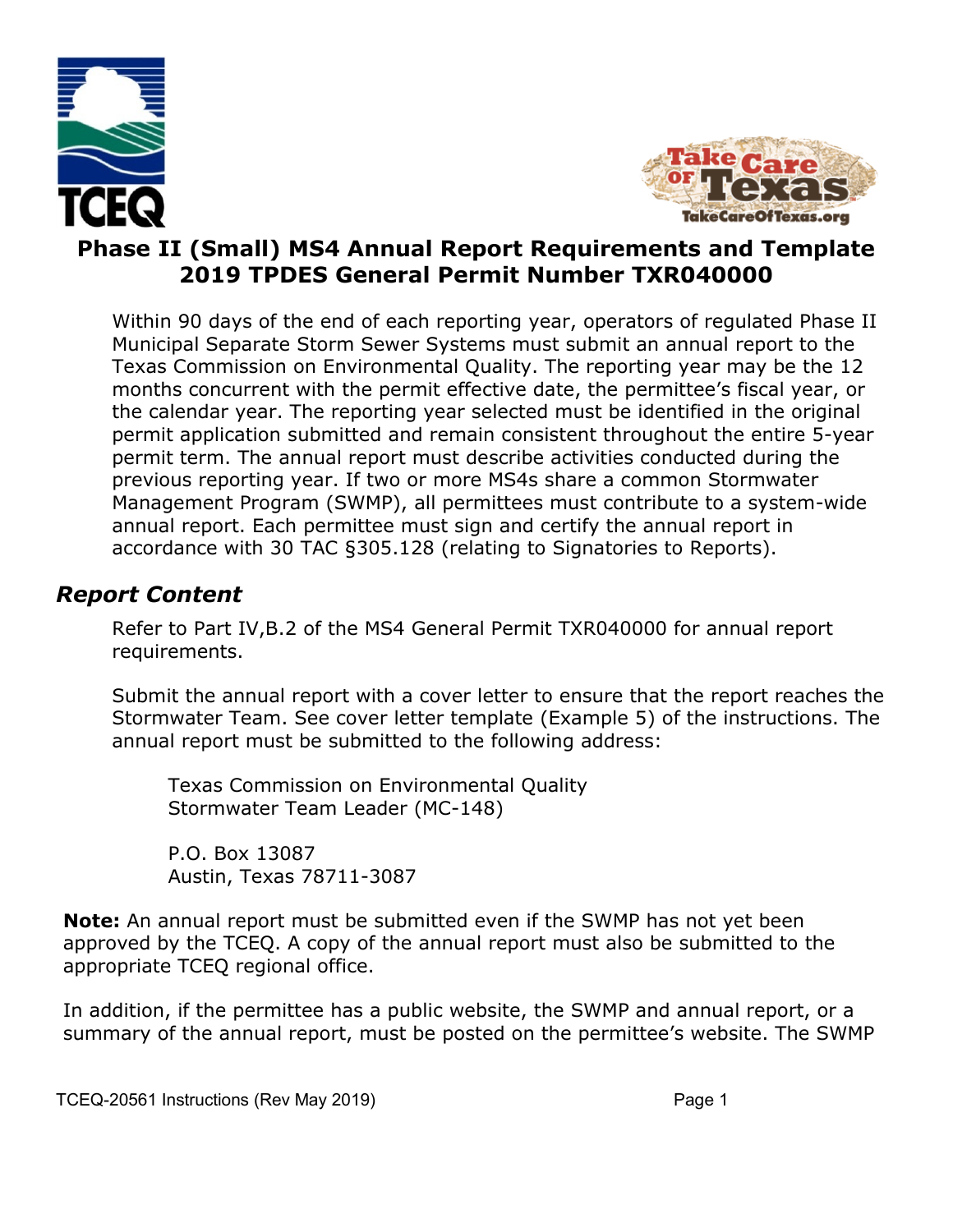must be posted no later than 30 days after the approval date, and the annual report no later than 30 days after the due date.

#### **A. General Information**

- 1. Provide the:
	- assigned authorization number TXR040{*XXX*}
	- reporting year  $(1, 2, 3, 4, 6r)$
	- reporting option selected (i.e. calendar year, permit year, or fiscal year with last day of fiscal year [MM/DD])
	- beginning and end dates (MM/DD/YYYY to MM/DD/YYYY) of the annual reporting period
	- MS4 operator level:
		- $\triangleright$  traditional small MS4s level is based on the population served within the 2010 Urbanized Area (See Part II.A.5 of TXR040000 to determine MS4 level)
		- non-traditional small MS4s *all* non-traditional small MS4s are categorized as *Level 2* regardless of population served within the Urbanized Area. These include counties, drainage districts, transportation entities, military bases, universities, colleges, correctional institutions, municipal utility districts, and other special districts
	- name of the permittee (owner/operator of the MS4, i.e. municipality, water district, etc.)
	- name, telephone number, mailing address, and e-mail address for the appropriate contact person

#### **B. Status of Compliance with the MS4 GP and SWMP**

The purpose of the annual report is to inform the TCEQ of the status of compliance with permit conditions and the approved SWMP, including the appropriateness of each best management practice (BMP) and the progress towards achieving the measurable goals for each BMP utilized or implemented during the reporting year. Please model the reported information after the examples provided.

1. The report must include the status of compliance with permit conditions according to Part IV and V of the permit. Include compliance with the TCEQ-approved SWMP, compliance with recordkeeping and reporting requirements, compliance with permit eligibility requirements, and compliance with conducting an annual review of its SWMP in conjunction with preparation of the annual report as required in Part II E.4.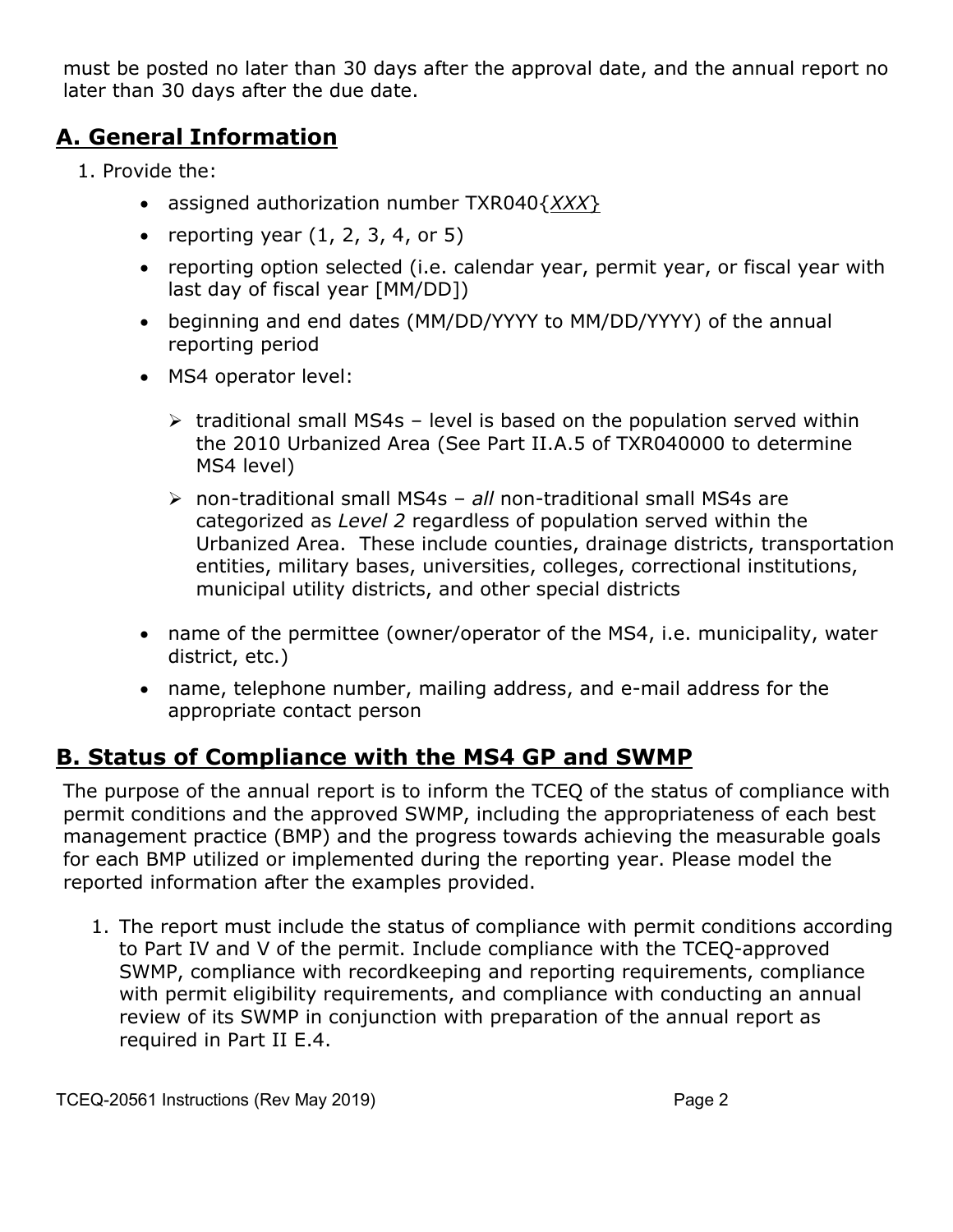- 2. Each MS4 is required to assess the appropriateness of each BMP in reducing the discharge of pollutants to the maximum extent practicable (MEP). Provide a detailed assessment of the appropriateness of the selected BMPs, including whether any of the selected BMPs are not appropriate. This information may be included in a tabular format as provided in the form (**see Example 1 – BMP Status).**
- 3. Describe progress towards reducing the discharge of pollutants. Summarize any information used to evaluate reductions in the discharge of pollutants to the MEP. This information may be included in a tabular format as provided in the form **(see Example 2 – Pollutant Reduction Analysis).**
- 4. Measurable goals are objective markers or milestones the MS4 will use to track the progress and effectiveness of BMPs in reducing pollutants to the MEP. Provide an assessment of the appropriateness of the implementation of the measurable goals of each minimum control measure (MCM) and an evaluation of the success of implementation, including any obstacles or challenges in meeting the SWMP schedule, etc. **(see Example 3 – Measurable Goals Status).**

#### **C. Stormwater Data Summary**

Provide a summary of the results of information collected and analyzed during the reporting period, including monitoring data used to assess the success of the program at reducing the discharge of pollutants to the MEP. For example, did the MS4 conduct monitoring of stormwater quality, conduct visual inspections, clean the inlets, look for illicit discharge, etc..

# **D. Impaired Waterbodies and Total Maximum Daily Loads**

If the receiving water body is listed as impaired in the latest Clean Water Act 303(d) list, or has an approved TMDL and is listed in the most recently approved **Texas Integrated Report Index of Water Quality Impairments**, refer to Part II.D for additional information about limitations on permit coverage, compliance with water quality standards, TMDL compliance requirements, and prohibited discharges (Edwards Aquifer Recharge Zone, specific watersheds, etc.).

Impaired waters are those that do not meet applicable water quality standards and are listed in the latest Clean Water Act 303(d) list or in the latest Texas Integrated Report Index of Water Quality Impairments. Pollutants of concern are those for which the water body is listed as impaired or has an approved TMDL. New sources or new discharges of the pollutant(s) of concern to impaired waters are not authorized by the permit unless otherwise allowable under 30 TAC Chapter 305 and applicable state law.

To determine if your receiving water has been listed as impaired, refer to the most recent **Texas Integrated Report Index of Water Quality Impairments** on the TCEQ website at < [Texas List of Impaired Waters](https://www.tceq.texas.gov/waterquality/assessment/14twqi/14txir) >.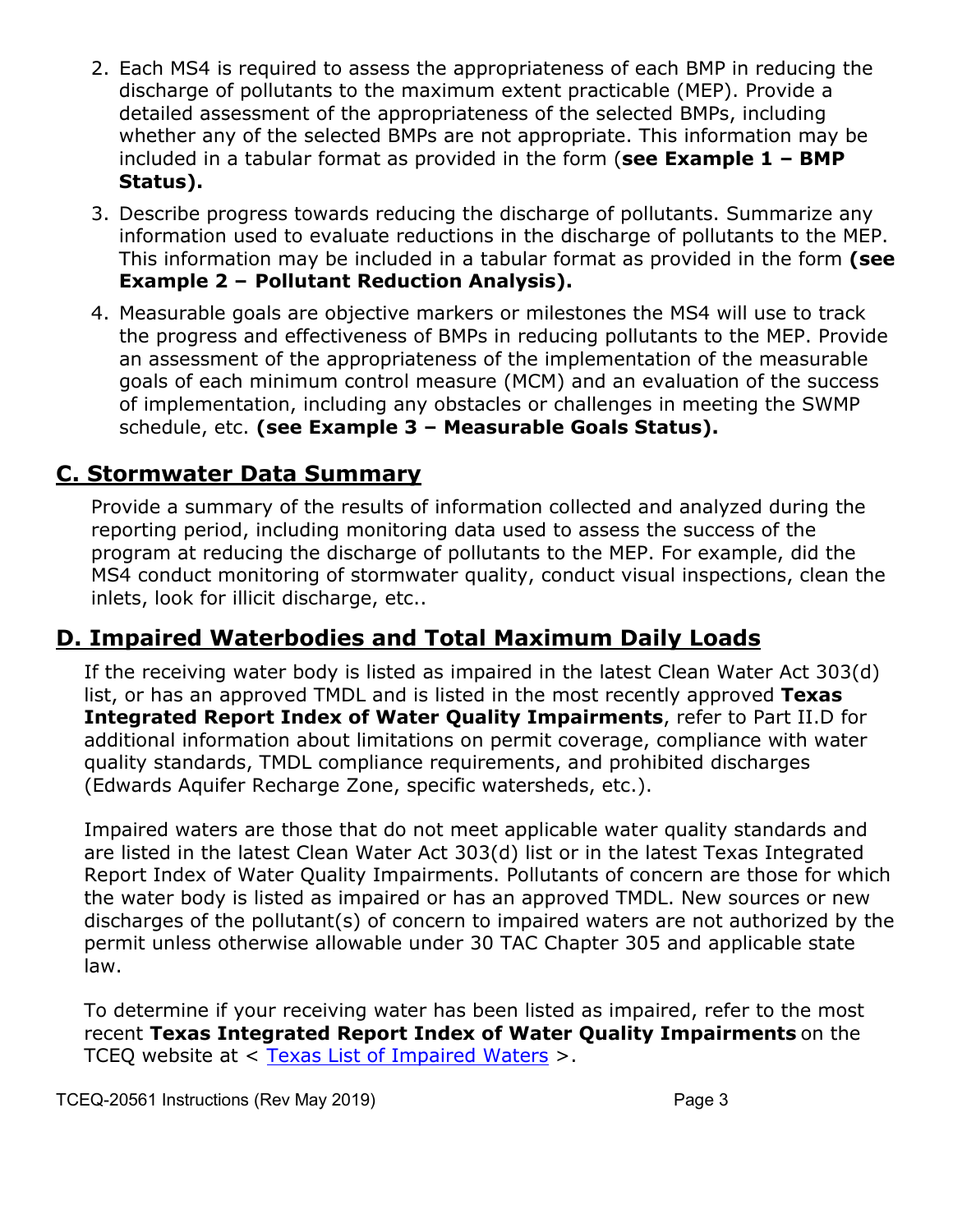Categories 4 and 5 together comprise the list of all impaired waters. Category 4 includes impaired waters for which TMDLs have already been adopted, or for which other management strategies are underway to improve water quality. Category 5 of the Integrated Report comprises the 303(d) List.

A TMDL is the maximum amount of a water quality contaminant that can be discharged into a body of surface water on a daily basis without causing an exceedance of surface water quality standards. For more information about TMDLs go to: < [TMDL Program](http://www.tceq.texas.gov/waterquality/tmdl/index.html) >.

For specific information on segments with TMDLs adopted by the TCEQ go to: < [Segments with TMDLs](https://www.tceq.texas.gov/waterquality/tmdl/nav/tmdlsegments) >.

**Note:** Discharges of pollutant(s) of concern to impaired water bodies for which there is a TMDL implementation plan (I-Plan) are not eligible for coverage under this general permit unless they are consistent with the approved TMDL and the I-Plan. In order to be eligible for permit coverage, MS4 operators must incorporate into their SWMP the limitations, conditions, and requirements applicable to their discharges, including monitoring frequency and reporting as required by TCEQ rules. For discharges not eligible for coverage under this general permit, the discharger must apply for and receive an individual TPDES permit.

- 1. Determine each year if any receiving water body within the permitted area was added to the latest EPA-approved 303(d) list or the *Texas Integrated Report of Surface Water Quality for CWA Sections 305(b) and 303(d)*. Within two years following the approval date of the new list(s) of impaired waters, include any newly listed waters in the annual report and SWMP.
- 2. If applicable, explain in the worksheets any activities taken to address the discharge to impaired waterbodies, including any in-stream or outfall sampling results or other available data (include the source of the data) and a summary of the small MS4's BMPs used to address the pollutant of concern. Data may be acquired from the TCEQ, local river authorities, partnerships, and/or other local efforts as appropriate.
- 3. Include information about implementing targeted controls as required in Part II.  $D.4(a)$ .
- 4. Report the benchmark and assessment activities. Annual reports should include the benchmark and the year(s) during the permit term that the MS4 conducted additional sampling or other assessment activities as required in Part II.D.4(a).
- 5. Add an analysis of how the selected BMPs will be effective in contributing to achieve the benchmark as required in Part II.D.4(a)(2).
- 6. Implement focused BMPs to address impairment for bacteria as required in Part  $II.D.4(a)(5).$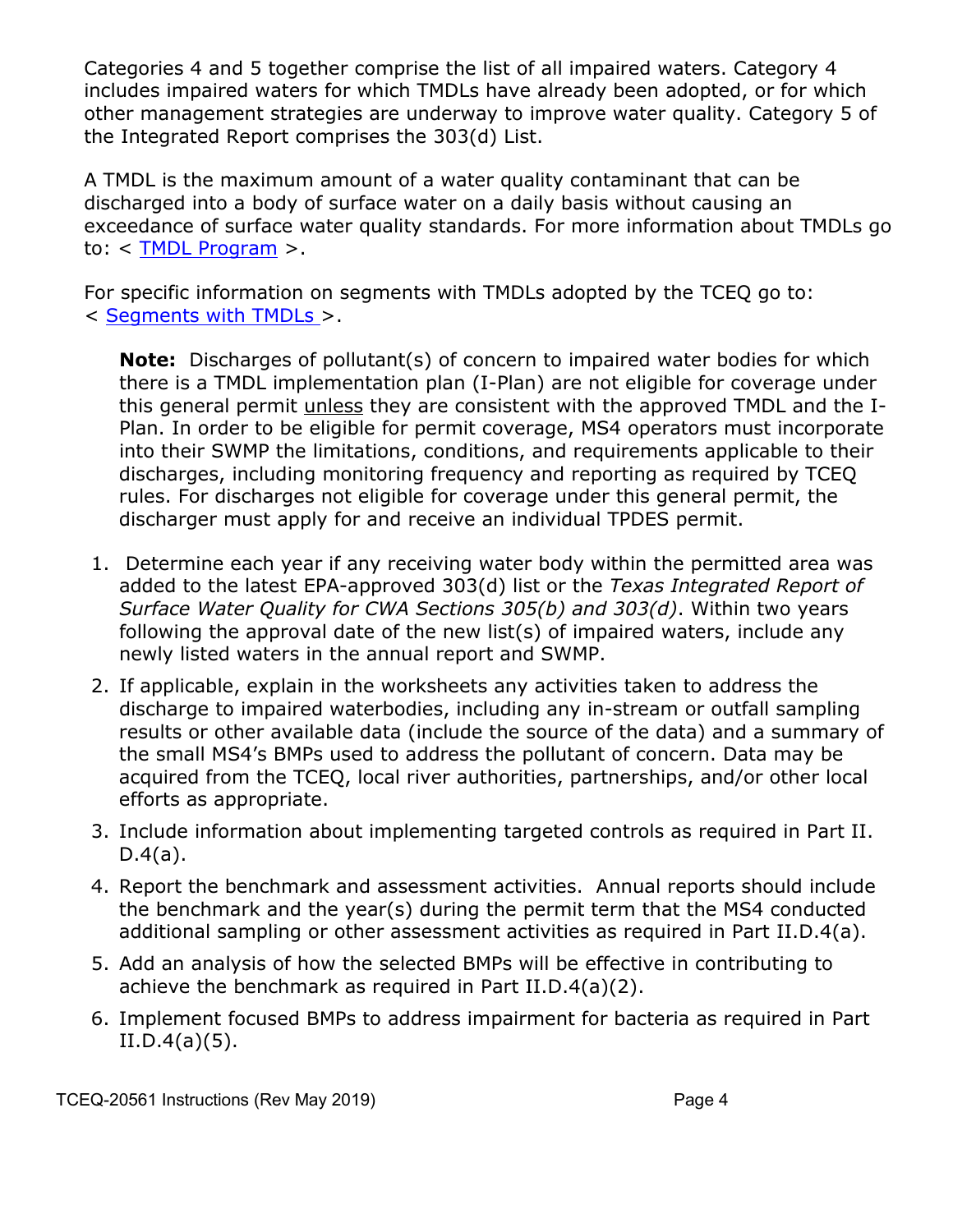7. Assess progress in achieving the benchmark as required in Part II.D.4(a)(6).

#### **E. Stormwater activities next reporting year**

Use the table provided to describe any stormwater activities the MS4 operator has planned for the next reporting year as required in Part II.B.2(d).

# **F. SWMP Modifications and Additional Information**

- 1. All permittees shall annually review, and update as necessary, the SWMP and MCM implementation procedures required by Part III.A.2 and Part IV.B.2(e).
- 2. If changes have been made or are proposed to the SWMP, those modifications must be addressed in the annual report as required in Part IV.B.2 of the permit. If the TCEQ has notified you in writing that changes to the SWMP are necessary, those changes must be included in the report. Be sure to provide the following information in the explanation (**see Example 4 – SWMP Modifications**):
	- i. Describe changes made to or proposed for the SWMP during the reporting year, including changes to BMPs, measurable goals, dates, contacts, procedures, or details during the permit year.
	- ii. If changes include additions or substitutions of BMPs, include a written analysis explaining why the original BMP is ineffective or not feasible, and why the replacement BMP is expected to achieve the goals of the original BMP.

**Note:** A Notice of Change (NOC) is required if revisions are proposed to a SWMP already approved by the TCEQ. If the initial SWMP has not been approved, submit a letter describing the change(s) so that information may be considered during the SWMP review process. **If an NOC is required, it must be submitted separately to the address shown on the NOC form. Do not attach the NOC form to this report.**

# **G. Additional BMPs**

Provide a description and schedule for implementation of additional BMPs that may be necessary, based on monitoring results, to ensure compliance with applicable TMDLs and implementation plans as required in Part IV.B.2(f).

# **H. Additional Information**

1. Indicate if the MS4 is relying on another entity to satisfy some of the permit obligations. Include the name of the other entity and an explanation of the elements of the SWMP that the entity is responsible for implementing as required in Part IV.B.2(g). A description of the agreement or written documentation of the agreement must be included in the SWMP.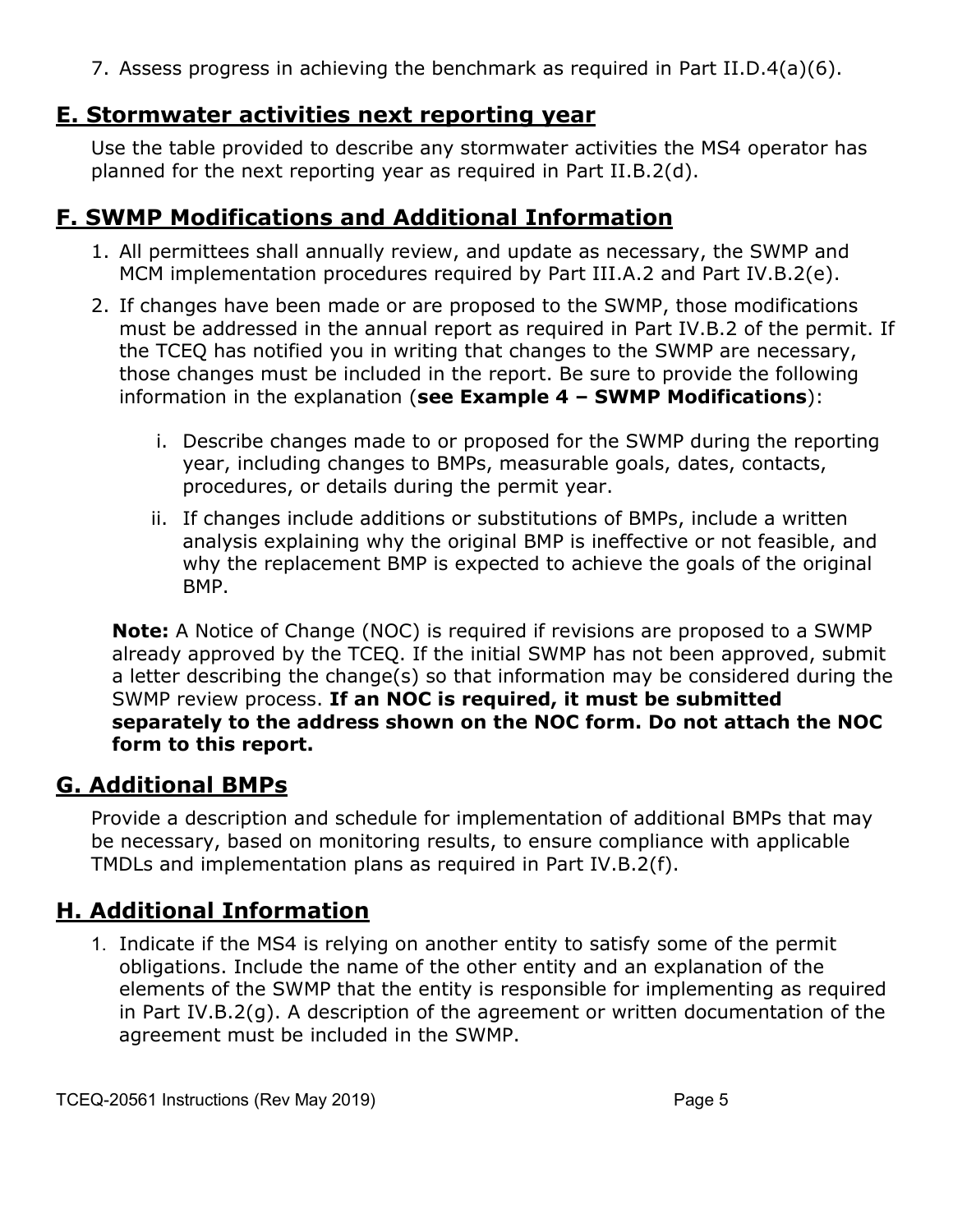- 2. If permittees share a common SWMP, list all associated authorization numbers, permittee names, and SWMP responsibilities of each permittee. Add more spaces or pages if needed.
- 3. Indicate if this is a system-wide annual report including information for all permittees. If "Yes," all represented permittees must sign the report in accordance with signatory requirements. The regulation governing who may sign an application form is at 30 Texas Administrative Code (TAC) §305.128.

### **I. Construction Activities**

- 1. Provide the number of construction activities that occurred in the jurisdictional area of the MS4 where the permittee was not the construction site operator as required in Part IV.B.2(i). This may be the actual number of Large Site Notices and Small Site Notices submitted to the MS4 operator by construction site operators.
- 2. Does the permittee utilize the seventh MCM related to construction? To answer "Yes," this must have been requested on the Notice of Intent (NOI) or on an NOC and approved by the TCEQ.
	- If "Yes," then provide information about the number of municipal construction activities authorized under this general permit during the reporting period and the total number of acres disturbed for municipal construction projects.

# **J. Certification**

The annual report must be signed by a principal executive officer or ranking elected official, or by a duly authorized representative as referenced in 30 TAC §305.128. The Delegation of Signatories to Reports (TCEQ Form 20403) can be located by visiting TCEQ's < [FORMS](https://www.tceq.texas.gov/search_forms.html) > Web page and entering the form number.

For shared SWMPs, it is acceptable to submit separate signature pages for each operator participating in the shared SWMP, along with one copy of the system-wide annual report.

All certification pages must include an original, wet ink signature. Photocopies, scanned pages, and electronic signatures cannot be accepted.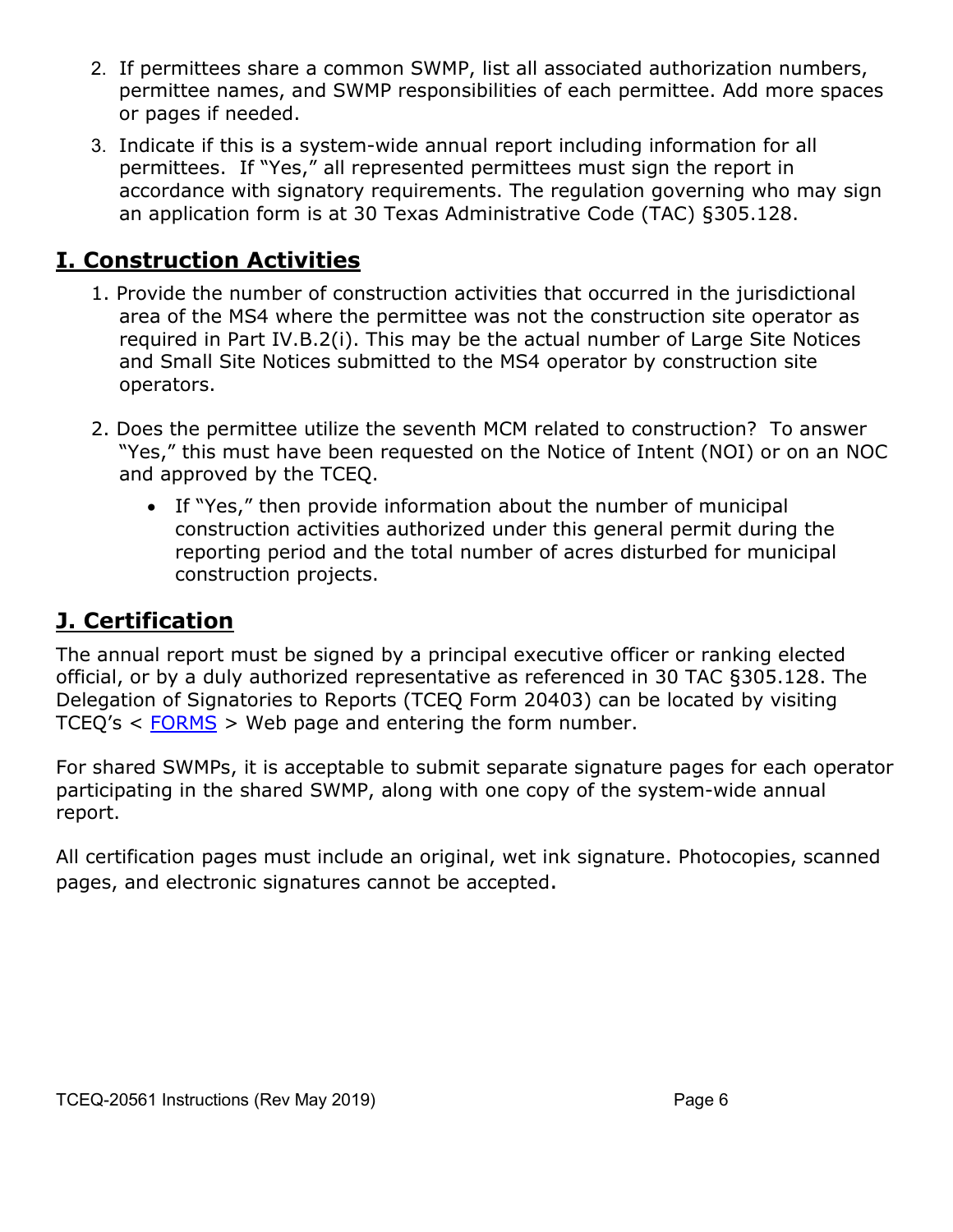# **Example 1– BMP Status**

| MCM(s)                                                                            | <b>BMP</b>                                                                                          | <b>BMP</b> is appropriate for reducing the<br>discharge of pollutants in<br>stormwater (Answer Yes or No and<br>explain) |
|-----------------------------------------------------------------------------------|-----------------------------------------------------------------------------------------------------|--------------------------------------------------------------------------------------------------------------------------|
| 2: Illicit Discharge<br>Detection and<br>Elimination                              | Map all outfalls and<br>all water bodies<br>receiving discharges<br>from the MS4                    | Yes, identified 10 new sources and<br>eliminated 2.                                                                      |
| 2: Illicit Discharge<br>Detection and<br>Elimination                              | Perform field<br>screening of outfalls                                                              | Yes, there was an increase in illegal<br>discharge detection through screening.                                          |
| 3/4: Construction<br>Site Control and<br>Post-Construction<br><b>Site Control</b> | Implement<br>stormwater<br>ordinance for<br>construction and<br>post-construction<br>runoff control | Yes, there were reductions in sanitary<br>sewer overflows (SSOs).                                                        |
| 5: Pollution<br>Prevention & Good<br>House-keeping for<br>Municipal<br>Operations | Train all public works<br>and streets staff                                                         | Yes, conducted 5 educational<br>opportunities for staff.                                                                 |
| 6. Industrial<br>stormwater sources<br>- if applicable                            | Inspect industrial<br>facilities                                                                    | Yes, there was a decrease in illegal<br>dumping into water bodies.                                                       |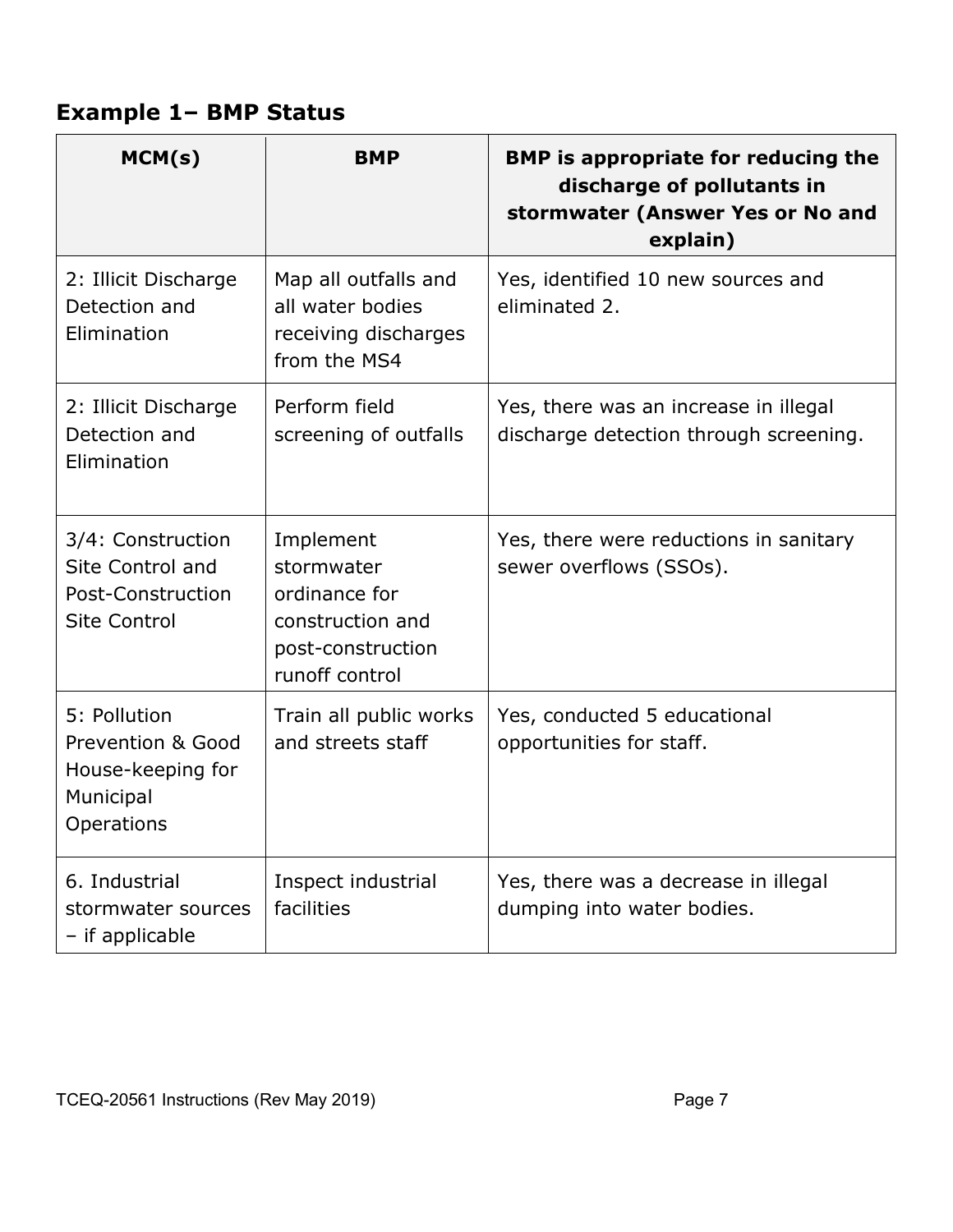# **Example 2 - Pollutant Reduction Analysis**

| <b>MCM</b>     | <b>BMP</b>                                | <b>Information</b><br><b>Used</b> | Quantity | <b>Units</b>     | <b>Does BMP</b><br>Demonstrate a<br><b>Direct Reduction in</b><br><b>Pollutants? (Answer</b><br><b>Yes or No and</b><br>explain)                                    |
|----------------|-------------------------------------------|-----------------------------------|----------|------------------|---------------------------------------------------------------------------------------------------------------------------------------------------------------------|
| $\mathbf{1}$   | 1.1<br>Public<br>education                | Utility bill<br>stuffers          | 300      | <b>Brochures</b> | No. Though this BMP<br>does not result in a<br>direct reduction of<br>pollutants, educating<br>the citizens will<br>eventually reduce<br>litter, hence pollutants.  |
| $\overline{2}$ | 2.4<br>Dry weather<br>screening           | Outfalls                          | 20       | Inspections      | Yes. When illicit<br>discharges are<br>observed, immediate<br>action can be taken to<br>remove the pollutant<br>and track the source.                               |
| 3              | 3.3<br>Construction<br>site<br>inspection | Construction<br>sites             | 5        | Inspections      | Yes. By inspecting the<br>contractor-owned<br>construction sites, we<br>can evaluate if proper<br>BMPs are in place to<br>reduce sediment<br>discharge and erosion. |
| 4              | 4.8<br>Construction<br>plan review        | Plans                             | 5        | <b>Reviews</b>   | No. The pollutants will<br>be reduced over time<br>as the permanent<br>post-construction BMPs<br>are utilized.                                                      |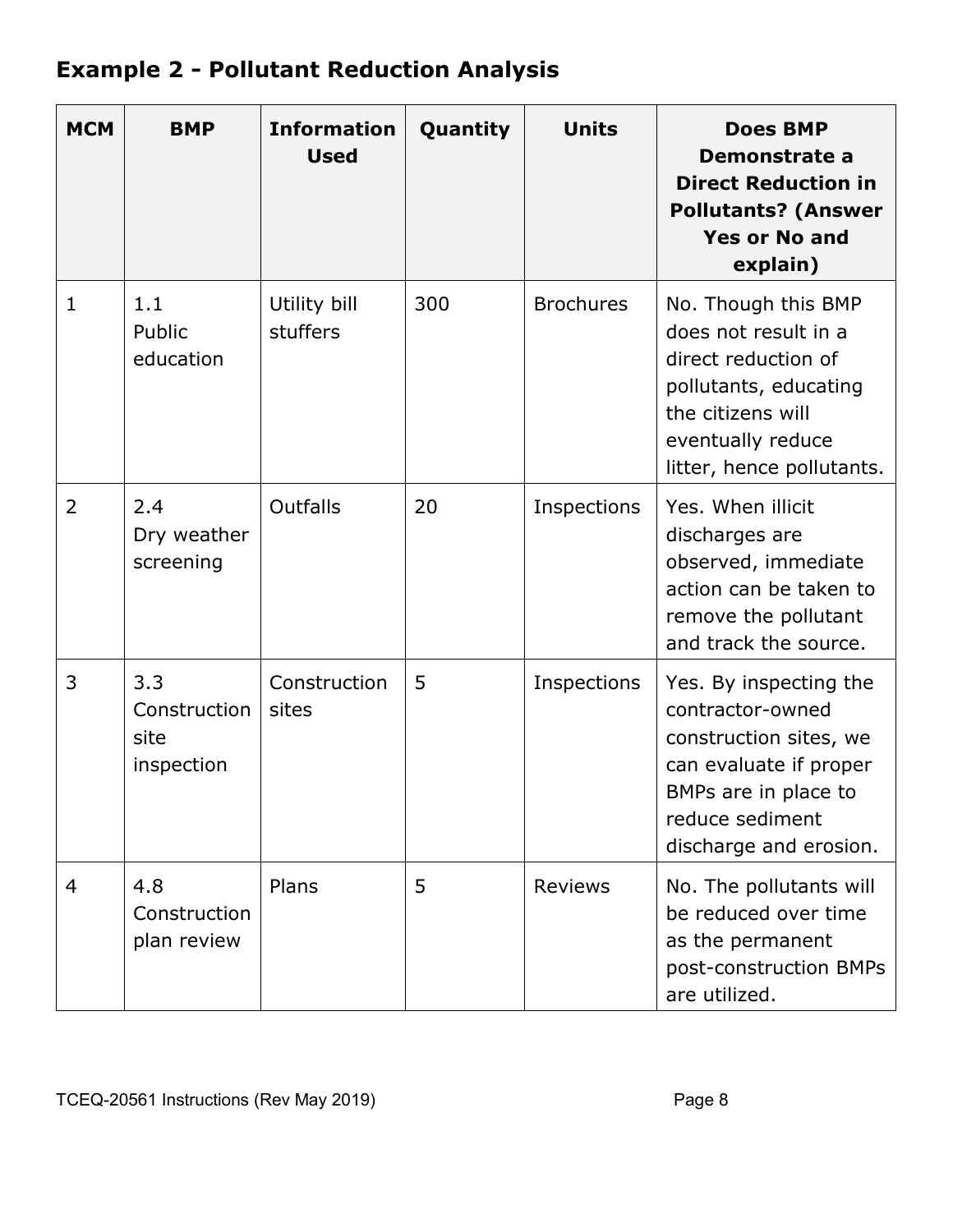# **Example 3 – Measurable Goals Status**

| <b>MCM</b>     | <b>Measurable Goal(s)</b>                                                               | <b>Explain progress toward goal or how</b><br>goal was achieved                                                                      |
|----------------|-----------------------------------------------------------------------------------------|--------------------------------------------------------------------------------------------------------------------------------------|
| $\mathbf{1}$   | Provide utility bill inserts to each<br>utility customer at least once each<br>year     | Met goal - mailed 86,192 inserts with<br>March monthly utility bill.                                                                 |
| $\mathbf{1}$   | Conduct one public meeting or<br>city-wide cleanup day each year                        | Exceeded goal- conducted one public<br>meeting and two cleanup days.                                                                 |
| $\overline{2}$ | Map 25% of outfalls and 50% of<br>receiving waters during Year 1<br>(same as milestone) | Met goal - mapped 20 outfalls out of 80<br>and 3 of 5 receiving waters.                                                              |
| 3              | Perform site inspections on 25%<br>of all active construction sites                     | Did not meet goal - number of<br>construction sites in city was far above<br>normal for the year. Inspected 20% - 137<br>out of 548. |
| 3              | Respond to 100% of construction<br>complaints received                                  | Met goal – responded to 193 of 193<br>construction activity complaints.                                                              |
| $\overline{4}$ | Review all site plans submitted for<br>new development projects                         | Met goal – reviewed 127 of 127 site plans<br>submitted.                                                                              |
| 5              | Sweep 50% of roads each year                                                            | Exceeded goal – swept 80% of all city<br>streets.                                                                                    |
| 5              | Send two employees each year to<br>a stormwater training workshop                       | Met goal - two employees attended<br>stormwater training this year.                                                                  |
| 6              | Inspect 5 industrial facilities                                                         | Met goal - inspected 5 industrial facilities.                                                                                        |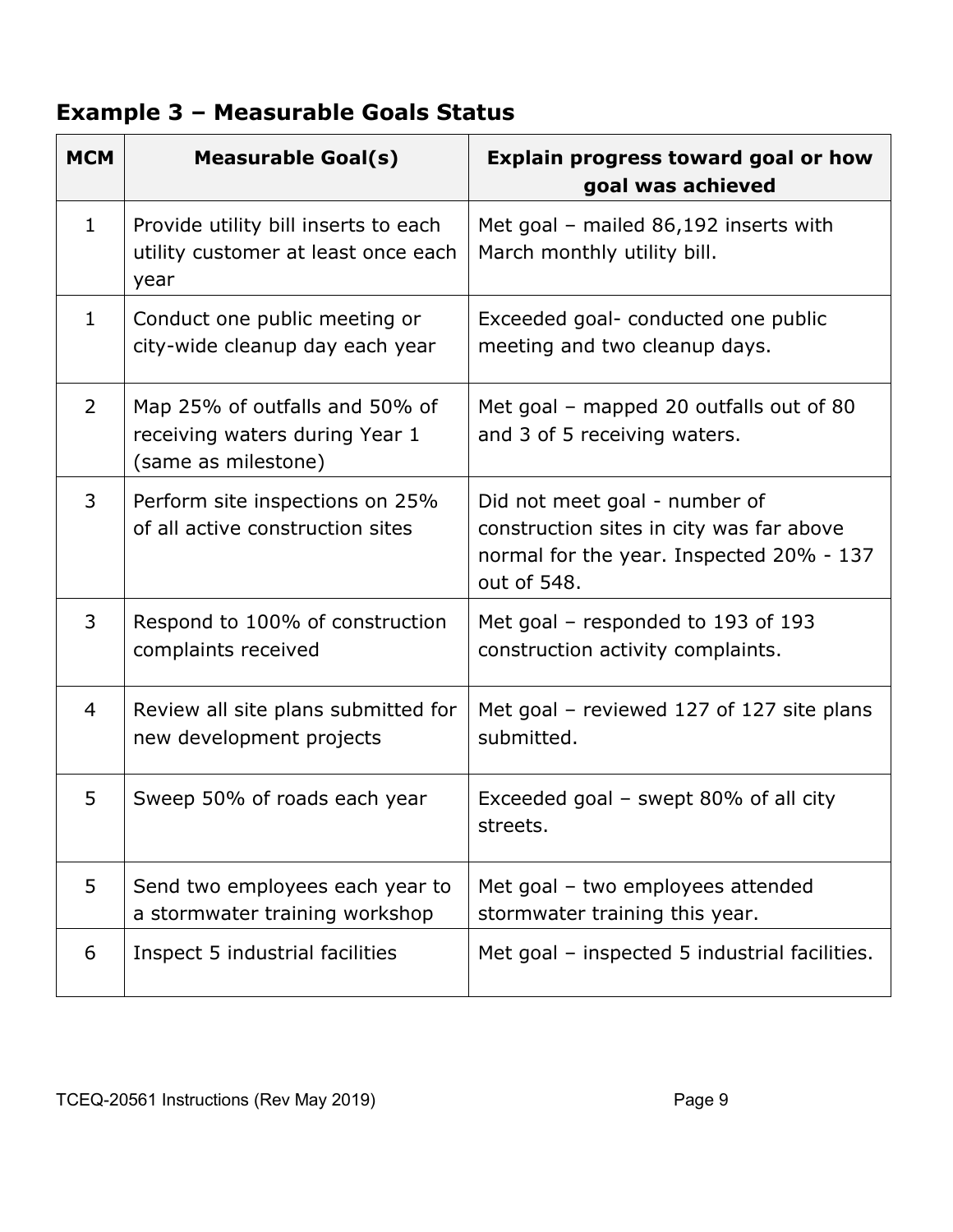#### **Example 4- SWMP Modification**

| MCM(s)         | <b>Measurable</b><br>$Goal(s)$ or $BMP(s)$                                                     | <b>Implemented or Proposed Changes</b><br>(Submit NOC as needed)                                                                                                              |
|----------------|------------------------------------------------------------------------------------------------|-------------------------------------------------------------------------------------------------------------------------------------------------------------------------------|
| 3              | Measurable Goal -<br>perform site<br>inspections on 25%<br>of all active<br>construction sites | Revise goal to perform site inspections on 25% of<br>all active construction sites, or a minimum of 50<br>sites per year. Submitted separate NOC on<br>3/14/2015.             |
| 5              | Measurable Goal-<br>update inventory<br>list quarterly                                         | Revised Goal - update inventory list annually.<br>Submitted separate NOC on 3/14/2015.                                                                                        |
| 1              | <b>BMP 1.8</b>                                                                                 | Change the implementation schedule from<br>January 2015 to completion in May 2015 due to<br>staff changes. Submitted Separate NOC on<br>01/05/2015.                           |
| $\overline{2}$ | <b>BMP 2.4</b>                                                                                 | Delete ineffective BMP - Dye Testing, and replace<br>with effective BMP - Smoke Testing, to identify<br>sanitary sewer system leaks. Submitted separate<br>NOC on 06/12/2015. |

#### **Example 5 – Cover Letter Template**

Submit on letterhead, and include:

- the mail date of the letter and report;
- the MS4 name and authorization number;
- the TCEQ region number where the MS4 sent a copy of the annual report; and
- the name(s) and authorization number(s) of other MS4s contributing to the SWMP if applicable.

Letterhead

{Date of Letter}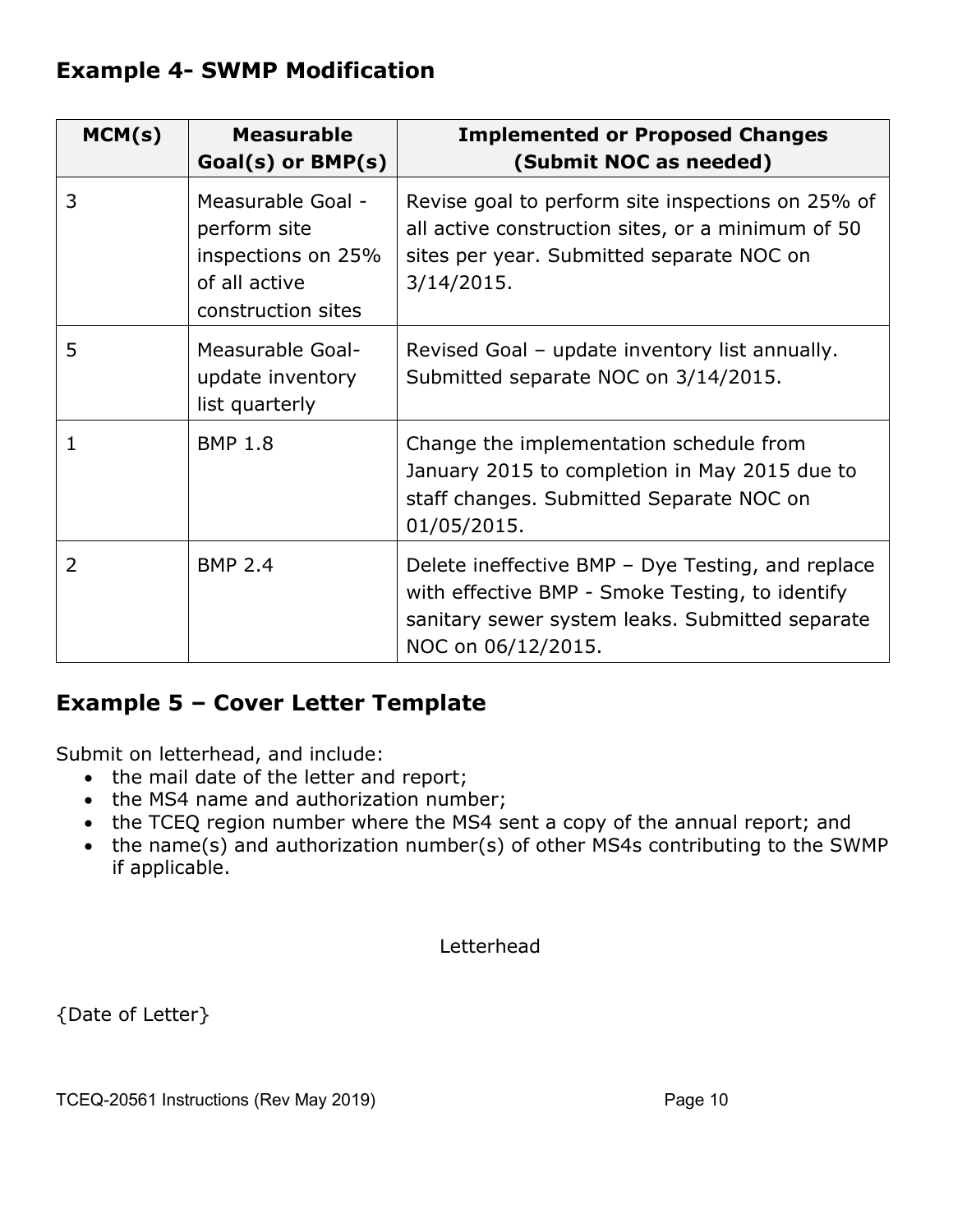Texas Commission on Environmental Quality Stormwater Team Leader (MC-148) P.O. Box 13087 Austin, Texas 78711-3087

Re: Phase II MS4 Annual Report Transmittal for {*Name of Small MS4*} TPDES Authorization: TXR040 {*include MS4's unique 3-digit authorization number*}

Dear Team Leader:

This letter serves to transmit the required annual report for the Texas Pollutant Discharge Elimination System Small Municipal Separate Storm Sewer System General Permit, Authorization Number TXR040{*XXX*} for the {name of the Small MS4}.

The annual report is for Year (select the appropriate number 1, 2, 3, 4, or 5). The reporting period's beginning month/day/year and ending month/day/year.

A separate Notice of Change [has been / has not been / will be] submitted based on the fact that changes [have been / have not been] proposed for the next permit year. The Notice of Change was submitted to TCEQ's Applications Review and Processing Team (MC-148): (Select the addressed used)

BY REGULAR U.S. MAIL: Texas Commission on Environmental Quality Applications Review and Processing Team (MC-148) P.O. Box 13087 Austin, Texas 78711-3087

BY OVERNIGHT/EXPRESS MAIL: Texas Commission on Environmental Quality Applications Review and Processing Team (MC-148) 12100 Park 35 Circle Austin, TX 78753

As required by the general permit, a copy of the report has been mailed to the TCEQ's regional office {*number*} in {city}, Texas.

Sincerely,

{Name and Title}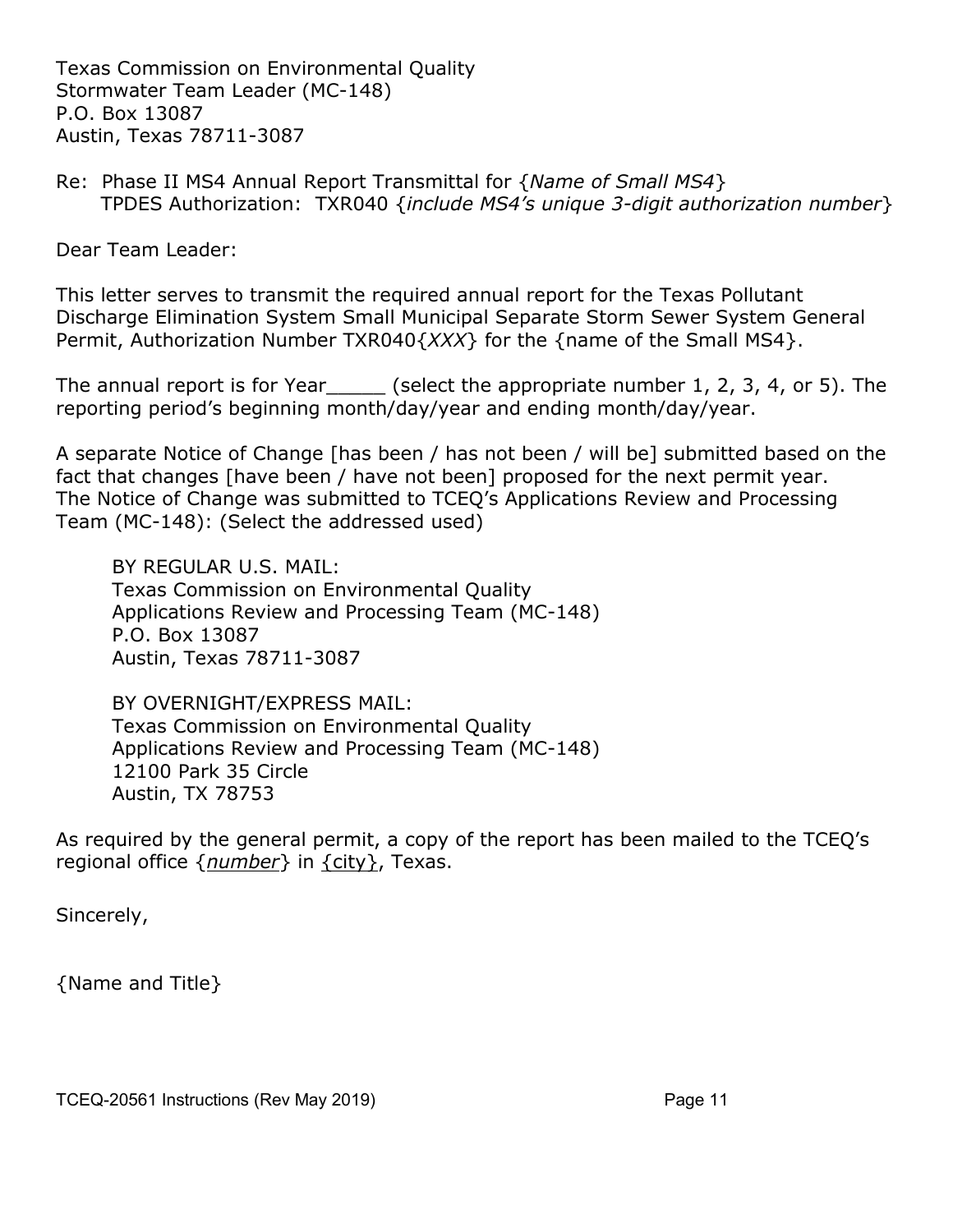# **Phase II (Small) MS4 Annual Report Form**

#### **TPDES General Permit Number TXR040000**

#### **A. General Information**

| Authorization Number: TXR040{XXX}                                                                                                  |  |  |  |  |  |
|------------------------------------------------------------------------------------------------------------------------------------|--|--|--|--|--|
| Reporting Year (year will be either $1, 2, 3, 4$ , or $5$ ):                                                                       |  |  |  |  |  |
| Annual Reporting Year Option Selected by MS4:                                                                                      |  |  |  |  |  |
| Calendar Year:                                                                                                                     |  |  |  |  |  |
| Permit Year:                                                                                                                       |  |  |  |  |  |
|                                                                                                                                    |  |  |  |  |  |
| Reporting period beginning date: (month/date/year) ____________                                                                    |  |  |  |  |  |
| Reporting period end date: (month/date/year) _________                                                                             |  |  |  |  |  |
| MS4 Operator Level: _____________ Name of MS4: _________________________________                                                   |  |  |  |  |  |
|                                                                                                                                    |  |  |  |  |  |
|                                                                                                                                    |  |  |  |  |  |
|                                                                                                                                    |  |  |  |  |  |
| A copy of the annual report was submitted to the TCEQ Region: YES____<br>NO Region the annual report was submitted to: TCEQ Region |  |  |  |  |  |

### **B. Status of Compliance with the MS4 GP and SWMP**

1. Provide information on the status of complying with permit conditions: (TXR040000 Part IV.B.2)

|                                                                                                    | <b>Yes</b> | <b>No</b> | <b>Explain</b> |
|----------------------------------------------------------------------------------------------------|------------|-----------|----------------|
| Permittee is currently in compliance with the<br>SWMP as submitted to and approved by the<br>TCEQ. |            |           |                |
| Permittee is currently in compliance with<br>recordkeeping and reporting requirements.             |            |           |                |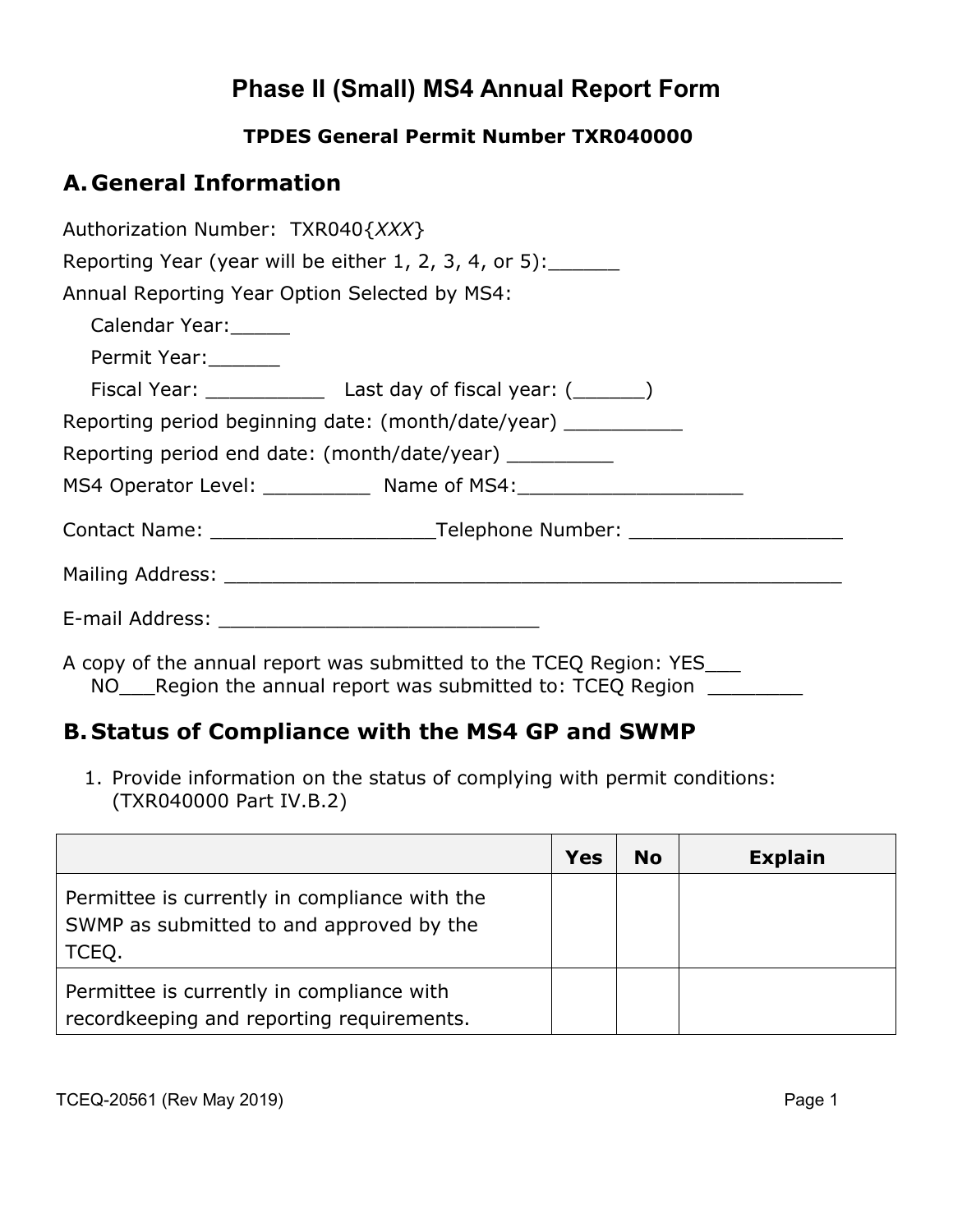| Permittee meets the eligibility requirements of the<br>permit (e.g., TMDL requirements, Edwards Aquifer<br>limitations, compliance history, etc.). |  |  |
|----------------------------------------------------------------------------------------------------------------------------------------------------|--|--|
| Permittee conducted an annual review of its<br>SWMP in conjunction with preparation of the<br>annual report                                        |  |  |

2. Provide a general assessment of the appropriateness of the selected BMPs. You may use the table below to meet this requirement (**see Example 1 in instructions**):

| MCM(s) | <b>BMP</b> | BMP is appropriate for reducing the discharge<br>of pollutants in stormwater (Answer Yes or No<br>and explain) |
|--------|------------|----------------------------------------------------------------------------------------------------------------|
|        |            |                                                                                                                |
|        |            |                                                                                                                |
|        |            |                                                                                                                |
|        |            |                                                                                                                |
|        |            |                                                                                                                |
|        |            |                                                                                                                |
|        |            |                                                                                                                |

3. Describe progress towards reducing the discharge of pollutants to the maximum extent practicable. Summarize any information used (such as visual observation, amount of materials removed or prevented from entering the MS4, or, if required, monitoring data, etc.) to evaluate reductions in the discharge of pollutants. You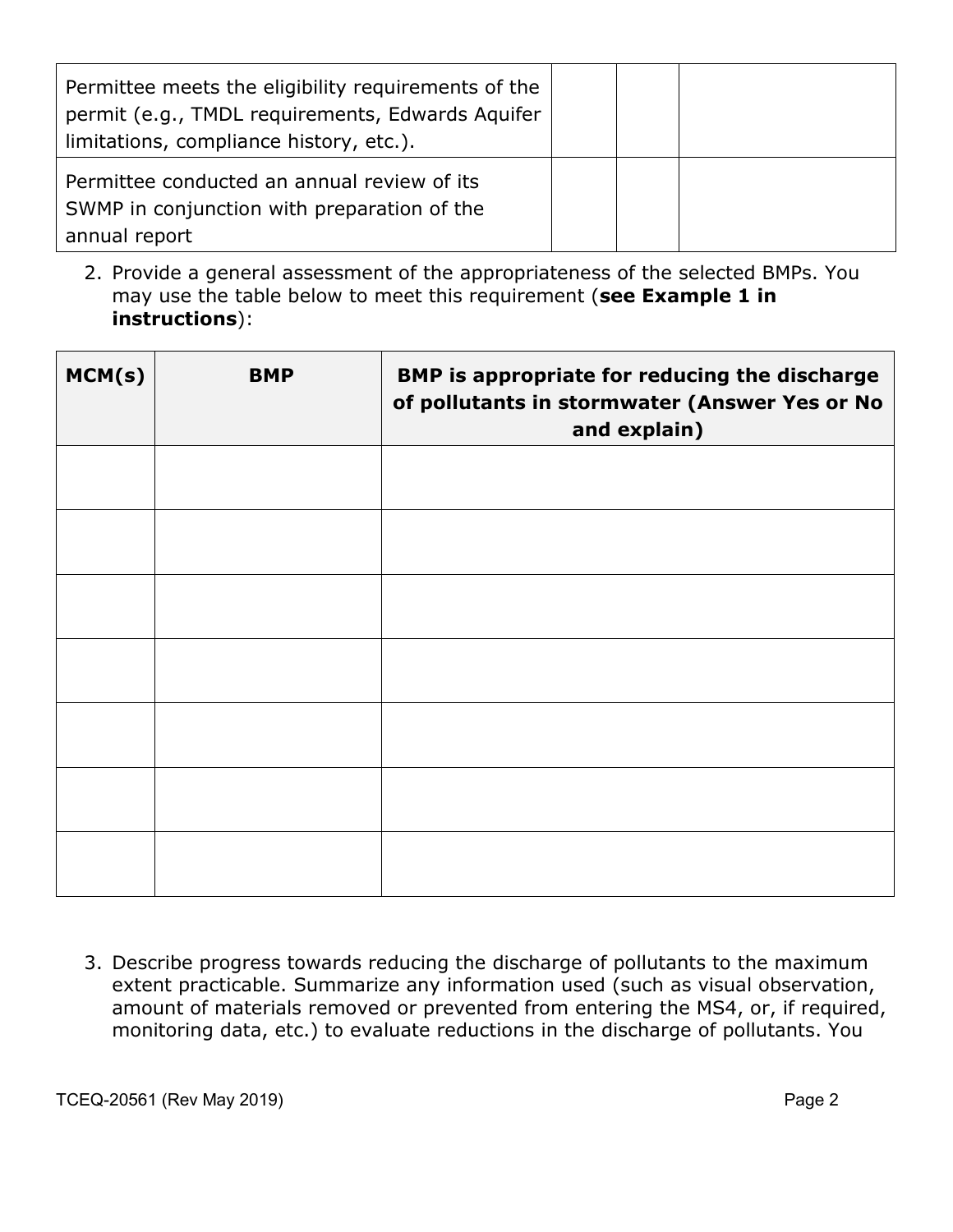may use the table below to meet this requirement (**see Example 2 in instructions**):

| <b>MCM</b> | <b>BMP</b> | <b>Information</b><br><b>Used</b> | Quantity | <b>Units</b> | <b>Does the BMP Demonstrate</b><br>a Direct Reduction in<br><b>Pollutants? (Answer Yes or</b><br>No and explain) |
|------------|------------|-----------------------------------|----------|--------------|------------------------------------------------------------------------------------------------------------------|
|            |            |                                   |          |              |                                                                                                                  |
|            |            |                                   |          |              |                                                                                                                  |
|            |            |                                   |          |              |                                                                                                                  |
|            |            |                                   |          |              |                                                                                                                  |
|            |            |                                   |          |              |                                                                                                                  |

4. Provide the measurable goals for each of the MCMs, and an evaluation of the success of the implementation of the measurable goals (**see Example 3 in instructions):**

| MCM(s) | <b>Measurable</b><br>Goal(s) | Explain progress toward goal or how goal was<br>achieved.<br>If goal was not accomplished, please explain. |
|--------|------------------------------|------------------------------------------------------------------------------------------------------------|
|        |                              |                                                                                                            |
|        |                              |                                                                                                            |
|        |                              |                                                                                                            |
|        |                              |                                                                                                            |
|        |                              |                                                                                                            |
|        |                              |                                                                                                            |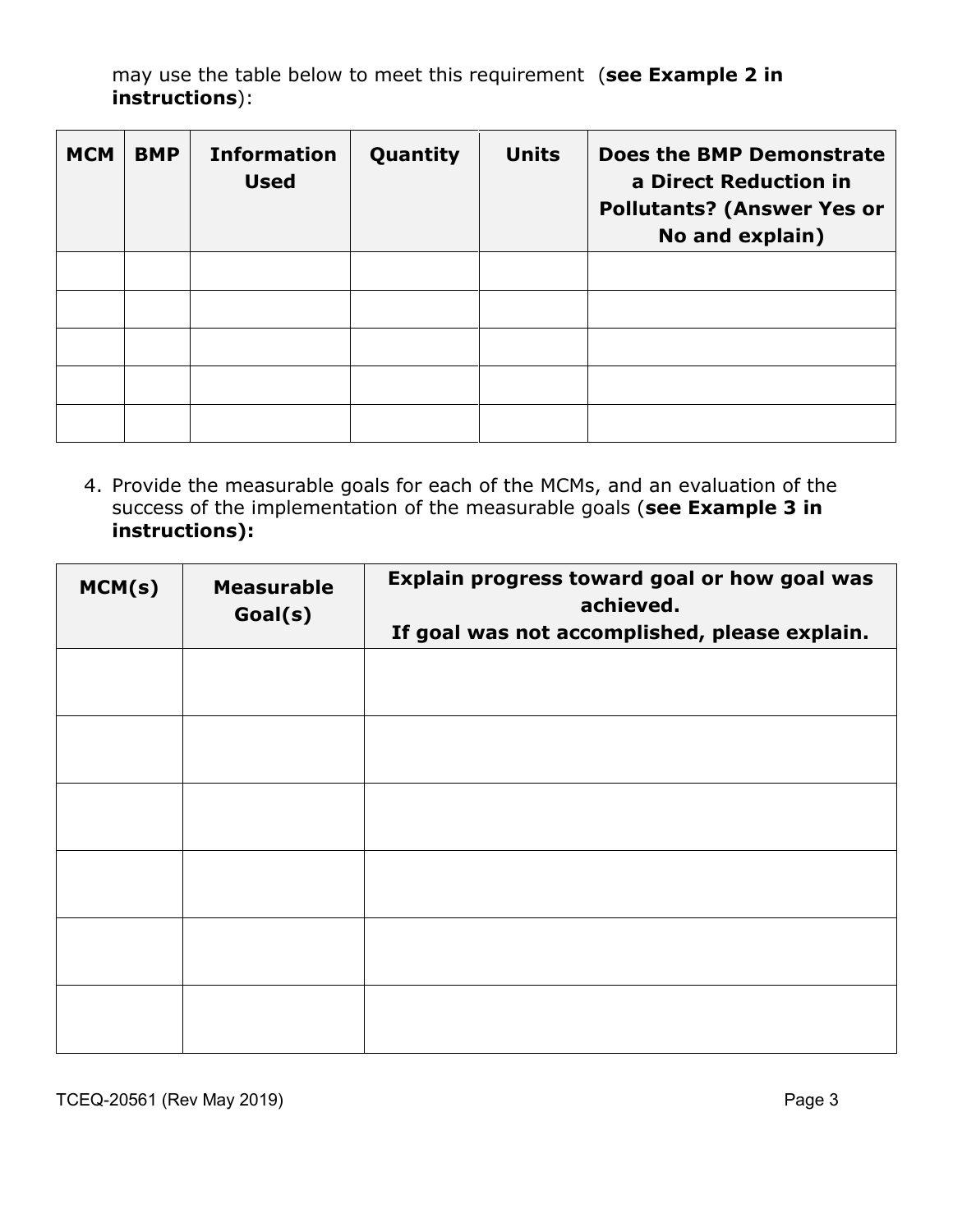#### **C. Stormwater Data Summary**

Provide a summary of all information used, including any lab results (if sampling was conducted) to assess the success of the SWMP at reducing the discharge of pollutants to the MEP. For example, did the MS4 conduct visual inspections, clean the inlets, look for illicit discharge, clean streets, look for flow during dry weather, etc.?

#### **D.Impaired Waterbodies**

- 1. Identify whether an impaired water within the permitted area was added to the latest EPA-approved 303(d) list or the Texas Integrated Report of Surface Water Quality for CWA Sections 305(b) and 303(d). List any newly-identified impaired waters below by including the name of the water body and the cause of impairment.
- 2. If applicable, explain below any activities taken to address the discharge to impaired waterbodies, including any sampling results and a summary of the small MS4's BMPs used to address the pollutant of concern.
- 3. Describe the implementation of targeted controls if the small MS4 discharges to an impaired water body with an approved TMDL.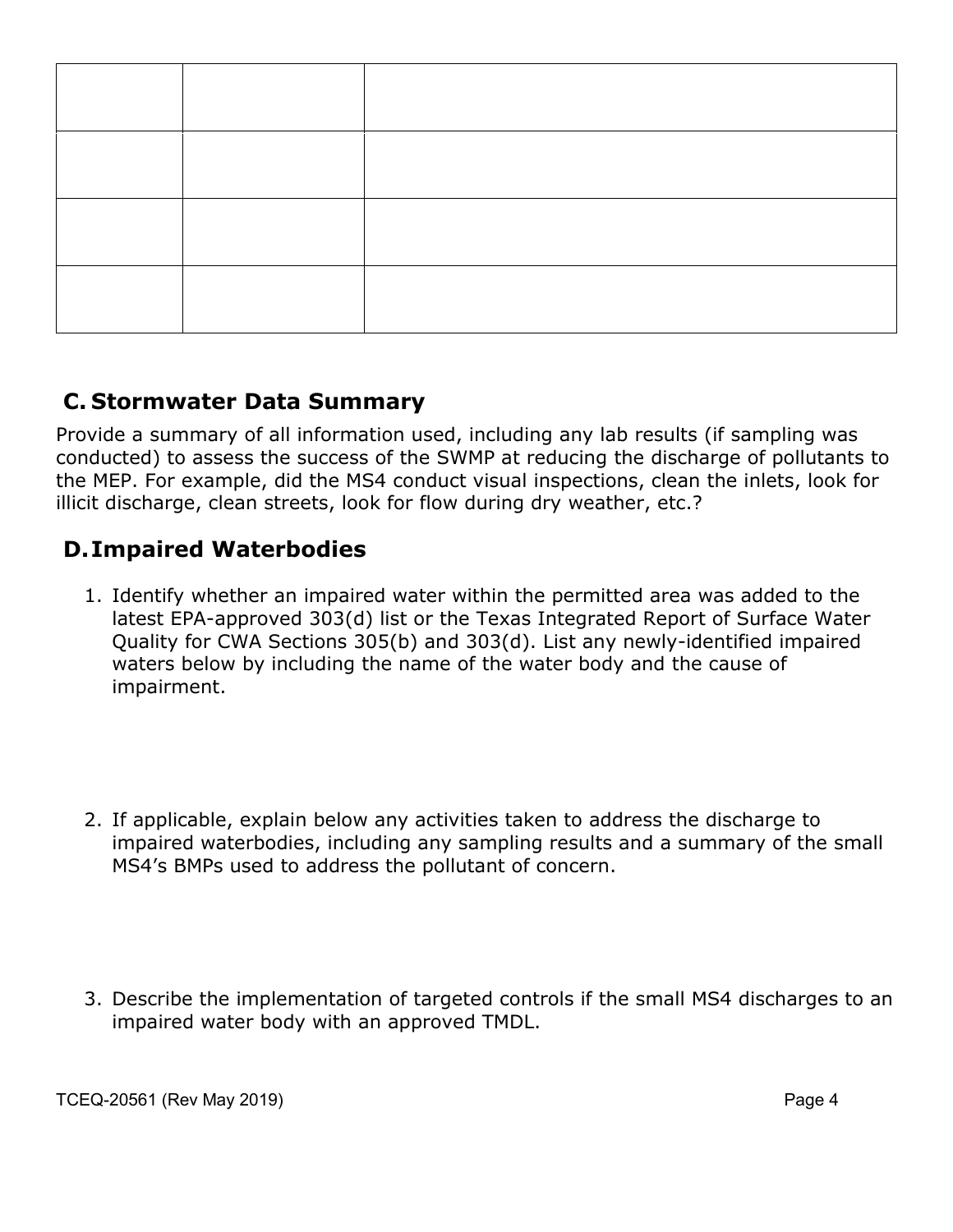4. Report the benchmark identified by the MS4 and assessment activities:

| <b>Benchmark</b><br><b>Parameter</b><br>(Ex: Total<br><b>Suspended</b><br>Solids) | <b>Benchmark</b><br><b>Value</b> | <b>Description of additional</b><br>sampling or other assessment<br>activities | Year(s)<br>conducted |
|-----------------------------------------------------------------------------------|----------------------------------|--------------------------------------------------------------------------------|----------------------|
|                                                                                   |                                  |                                                                                |                      |
|                                                                                   |                                  |                                                                                |                      |
|                                                                                   |                                  |                                                                                |                      |

5. Provide an analysis of how the selected BMPs will be effective in contributing to achieving the benchmark:

| <b>Benchmark Parameter</b> | <b>Selected BMP</b> | <b>Contribution to</b><br>achieving Benchmark |
|----------------------------|---------------------|-----------------------------------------------|
|                            |                     |                                               |
|                            |                     |                                               |
|                            |                     |                                               |
|                            |                     |                                               |

6. If applicable, report on focused BMPs to address impairment for bacteria:

| <b>Description of</b> | <b>Comments/Discussion</b> |
|-----------------------|----------------------------|
| bacteria-focused BMP  |                            |

TCEQ-20561 (Rev May 2019) TCEQ-20561 (Rev May 2019)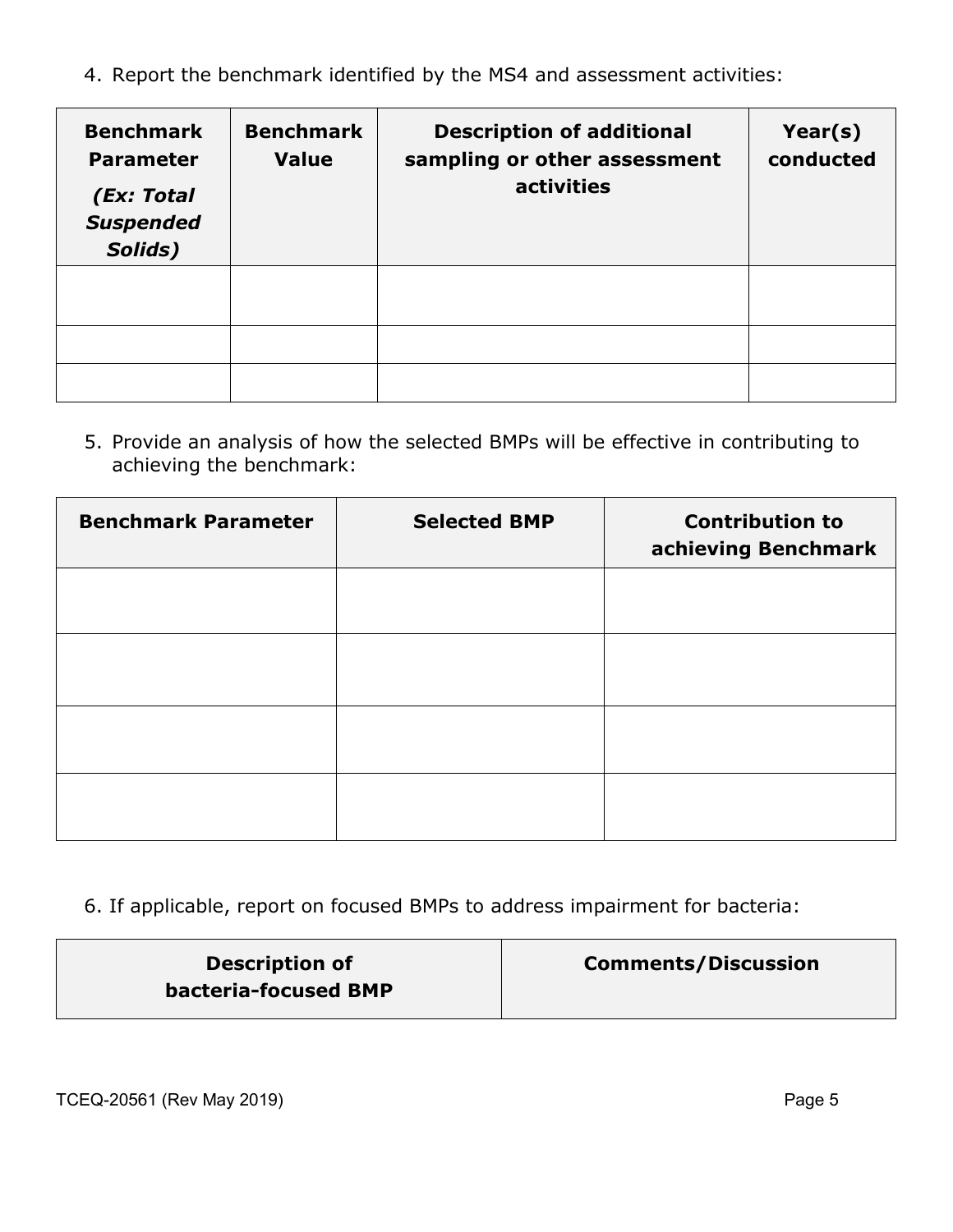7. Assess the progress to determine BMP's effectiveness in achieving the benchmark.

For example, the MS4 may use the following benchmark indicators:

- number of sources identified or eliminated;
- number of illegal dumpings;
- increase in illegal dumping reported;
- number of educational opportunities conducted;
- reductions in sanitary sewer flows (SSOs); /or
- increase in illegal discharge detection through dry screening.

| <b>Benchmark Indicator</b> | <b>Description/Comments</b> |
|----------------------------|-----------------------------|
|                            |                             |
|                            |                             |
|                            |                             |
|                            |                             |
|                            |                             |
|                            |                             |
|                            |                             |

#### **E. Stormwater Activities**

TCEQ-20561 (Rev May 2019) **Page 6**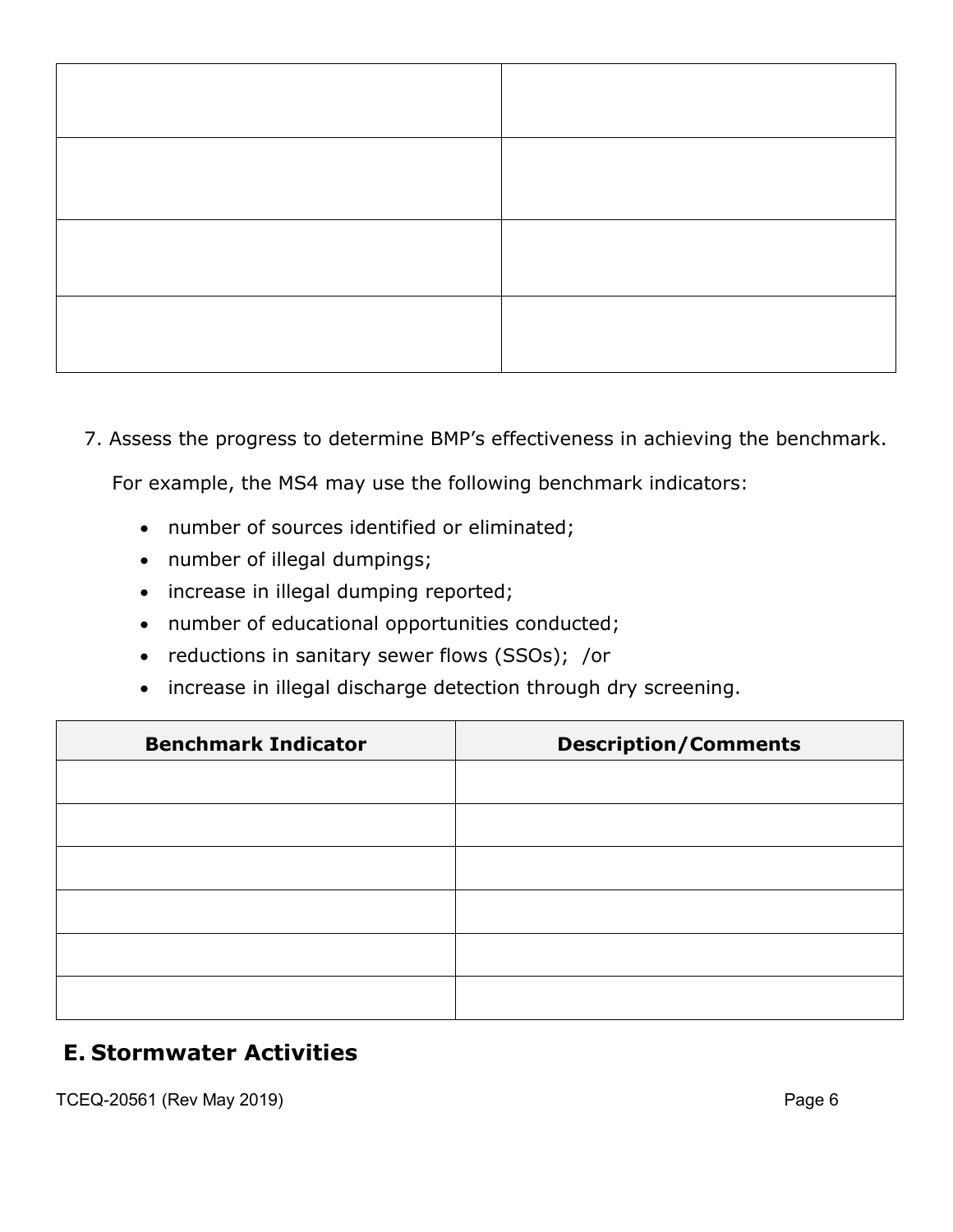Describe activities planned for the next reporting year:

| MCM(s) | <b>BMP</b> | <b>Stormwater</b><br><b>Activity</b> | <b>Description/Comments</b> |
|--------|------------|--------------------------------------|-----------------------------|
|        |            |                                      |                             |
|        |            |                                      |                             |
|        |            |                                      |                             |
|        |            |                                      |                             |
|        |            |                                      |                             |

#### **F. SWMP Modifications**

1. The SWMP and MCM implementation procedures are reviewed each year.

 $\rule{1em}{0.15mm}$   $\qquad$   $\qquad$   $\qquad$   $\qquad$   $\qquad$   $\qquad$   $\qquad$   $\qquad$   $\qquad$   $\qquad$   $\qquad$   $\qquad$   $\qquad$   $\qquad$   $\qquad$   $\qquad$   $\qquad$   $\qquad$   $\qquad$   $\qquad$   $\qquad$   $\qquad$   $\qquad$   $\qquad$   $\qquad$   $\qquad$   $\qquad$   $\qquad$   $\qquad$   $\qquad$   $\qquad$   $\qquad$   $\qquad$   $\qquad$   $\$ 

2. Changes have been made or are proposed to the SWMP since the NOI or the last annual report, including changes in response to TCEQ's review.  $\rule{1em}{0.15mm} \vspace{0.15mm}$   $\rule{1em}{0.15mm}$   $\rule{1em}{0.15mm}$   $\rule{1em}{0.15mm}$ 

If "Yes," report on changes made to measurable goals and BMPs:

| MCM(s) | <b>Measurable</b><br>Goal(s) or BMP(s) | <b>Implemented or Proposed Changes</b><br>(Submit NOC as needed) |
|--------|----------------------------------------|------------------------------------------------------------------|
|        |                                        |                                                                  |
|        |                                        |                                                                  |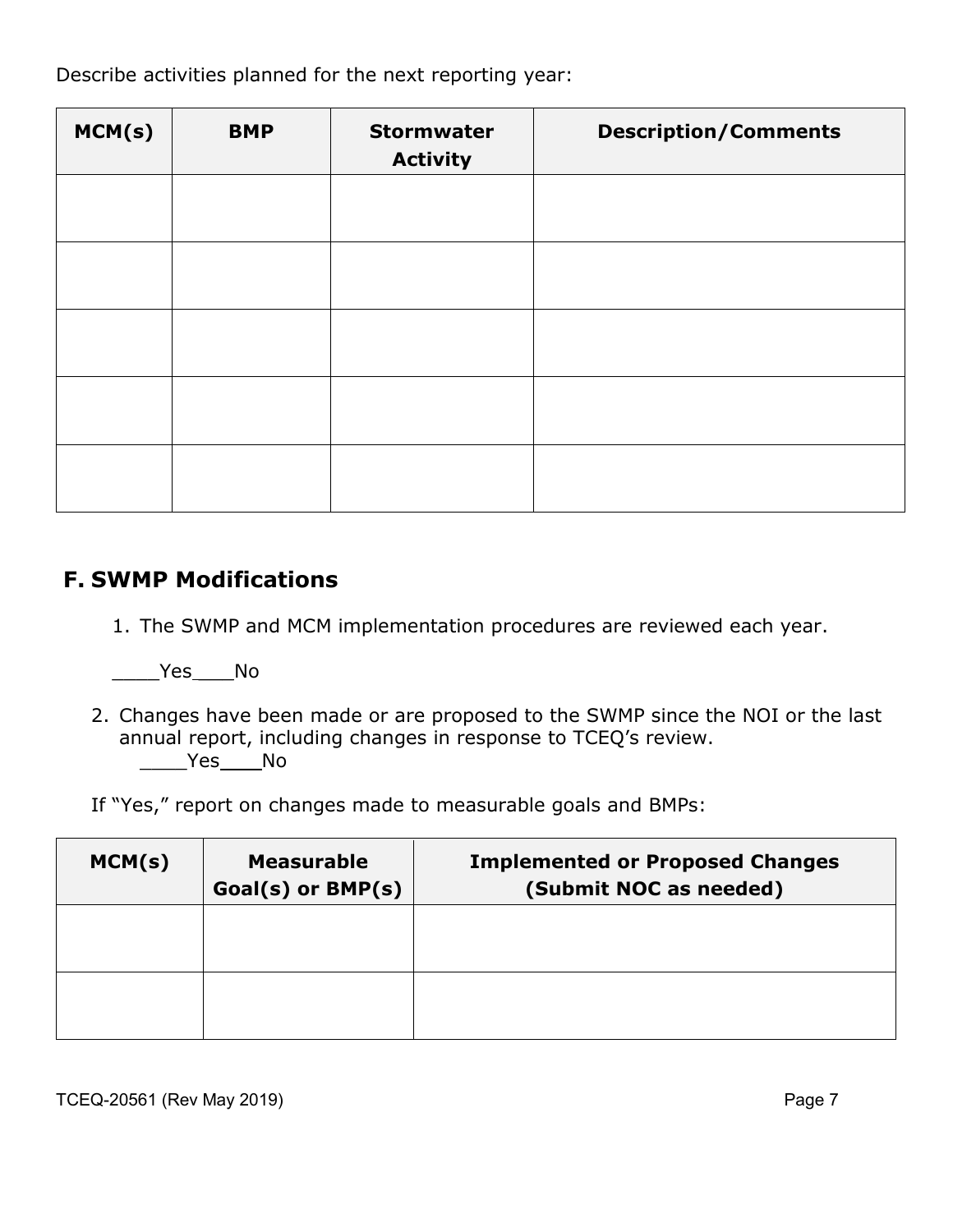**Note:** If changes include additions or substitutions of BMPs, include a written analysis explaining why the original BMP is ineffective or not feasible, and why the replacement BMP is expected to achieve the goals of the original BMP.

3. Explain additional changes or proposed changes not previously mentioned (i.e. dates, contacts, procedures, annexation of land, etc.).

# **G. Additional BMPs for TMDLs and I-Plans**

Provide a description and schedule for implementation of additional BMPs that may be necessary, based on monitoring results, to ensure compliance with applicable TMDLs and implementation plans.

| <b>BMP</b> | <b>Description</b> | <b>Implementation</b><br><b>Schedule (start</b><br>date, etc.) | <b>Status/Completion Date</b><br>(completed, in progress,<br>not started) |
|------------|--------------------|----------------------------------------------------------------|---------------------------------------------------------------------------|
|            |                    |                                                                |                                                                           |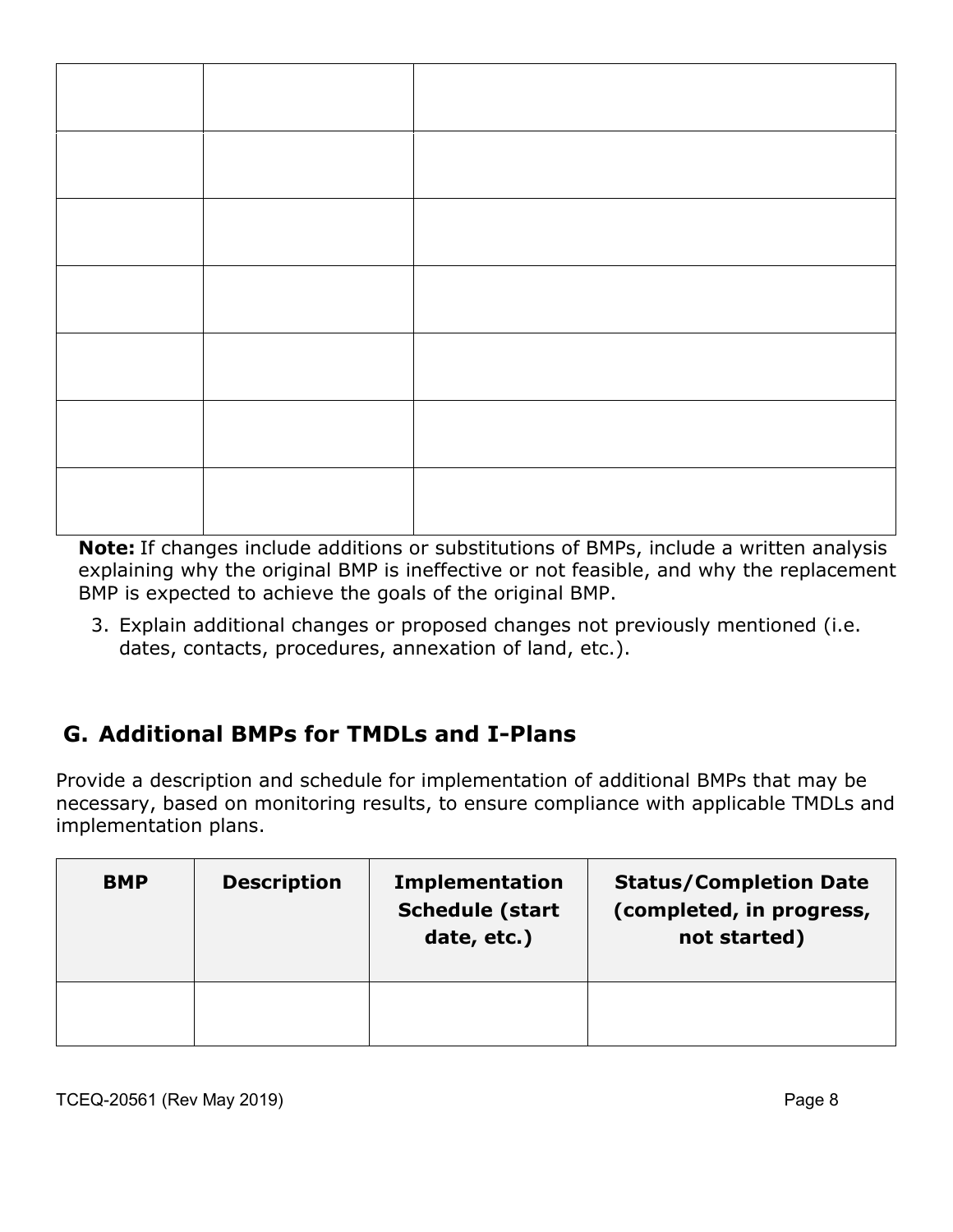#### **H. Additional Information**

1. Is the permittee relying on another entity to satisfy any permit obligations?

 $\_\_\_\$  Yes  $\_\_\_\$  No

If "Yes," provide the name(s) of other entities and an explanation of their responsibilities (add more spaces or pages if needed).

Name and Explanation:

Name and Explanation:

Name and Explanation:

Name and Explanation:

2.a. Is the permittee part of a group sharing a SWMP with other entities?

\_\_\_ Yes \_\_\_ No

2.b. If "yes," is this a system-wide annual report including information for all permittees?

\_\_\_ Yes \_\_\_ No

If "Yes," list all associated authorization numbers, permittee names, and SWMP responsibilities of each member (add additional spaces or pages if needed):

Authorization Number: \_\_\_\_\_\_\_\_\_\_\_\_\_\_\_\_\_\_\_ Permittee:\_\_\_\_\_\_\_\_\_\_\_\_\_\_\_

TCEQ-20561 (Rev May 2019) **Page 9**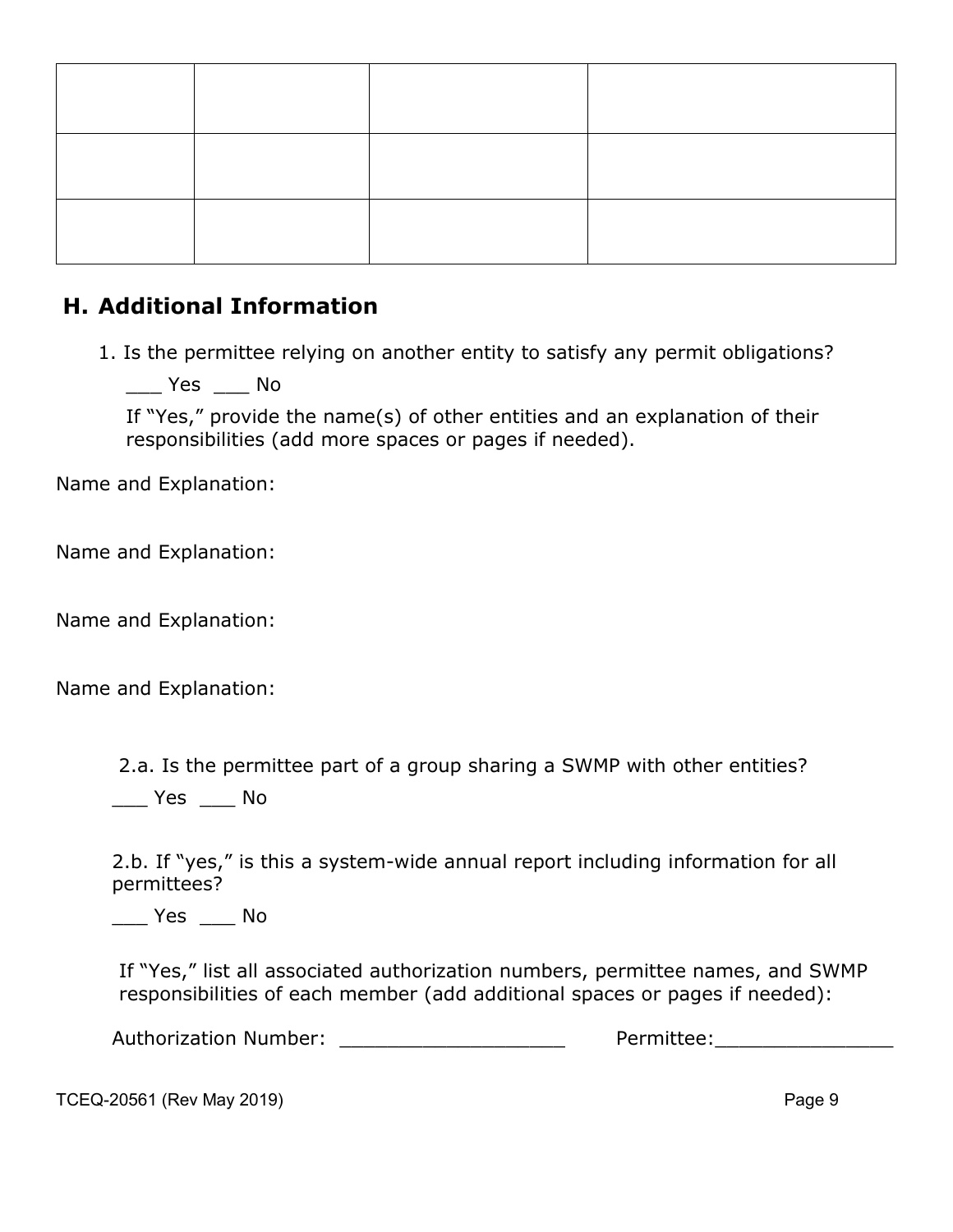| Authorization Number: | Permittee: |
|-----------------------|------------|
| Authorization Number: | Permittee: |
| Authorization Number: | Permittee: |

#### **I. Construction Activities**

1. The number of construction activities that occurred in the jurisdictional area of the MS4 (Large and Small Site Notices submitted by construction site operators):

2a. Does the permittee utilize the optional seventh MCM related to construction?

\_\_\_ Yes \_\_\_ No

\_\_\_\_\_\_\_\_\_\_\_\_\_

2b. If "yes," then provide the following information for this permit year:

| The number of municipal construction activities<br>authorized under this general permit |  |
|-----------------------------------------------------------------------------------------|--|
| The total number of acres disturbed for municipal<br>construction projects              |  |

*Note: Though the seventh MCM is optional, implementation must be requested on the NOI or on a NOC and approved by the TCEQ.*

#### **J. Certification**

If this is this a system-wide annual report including information for all permittees, each permittee shall sign and certify the annual report in accordance with 30 TAC §305.128 (relating to Signatories to Reports).

*I certify under penalty of law that this document and all attachments were prepared under my direction or supervision in accordance with a system designed to assure that qualified personnel properly gathered and evaluated the information submitted. Based on my inquiry of the person or persons who manage the system, or those persons directly responsible for gathering the information, the information submitted is, to the best of my knowledge and belief, true, accurate, and complete. I am aware that there are significant penalties for submitting false information, including the possibility of fine and imprisonment for knowing violations.*